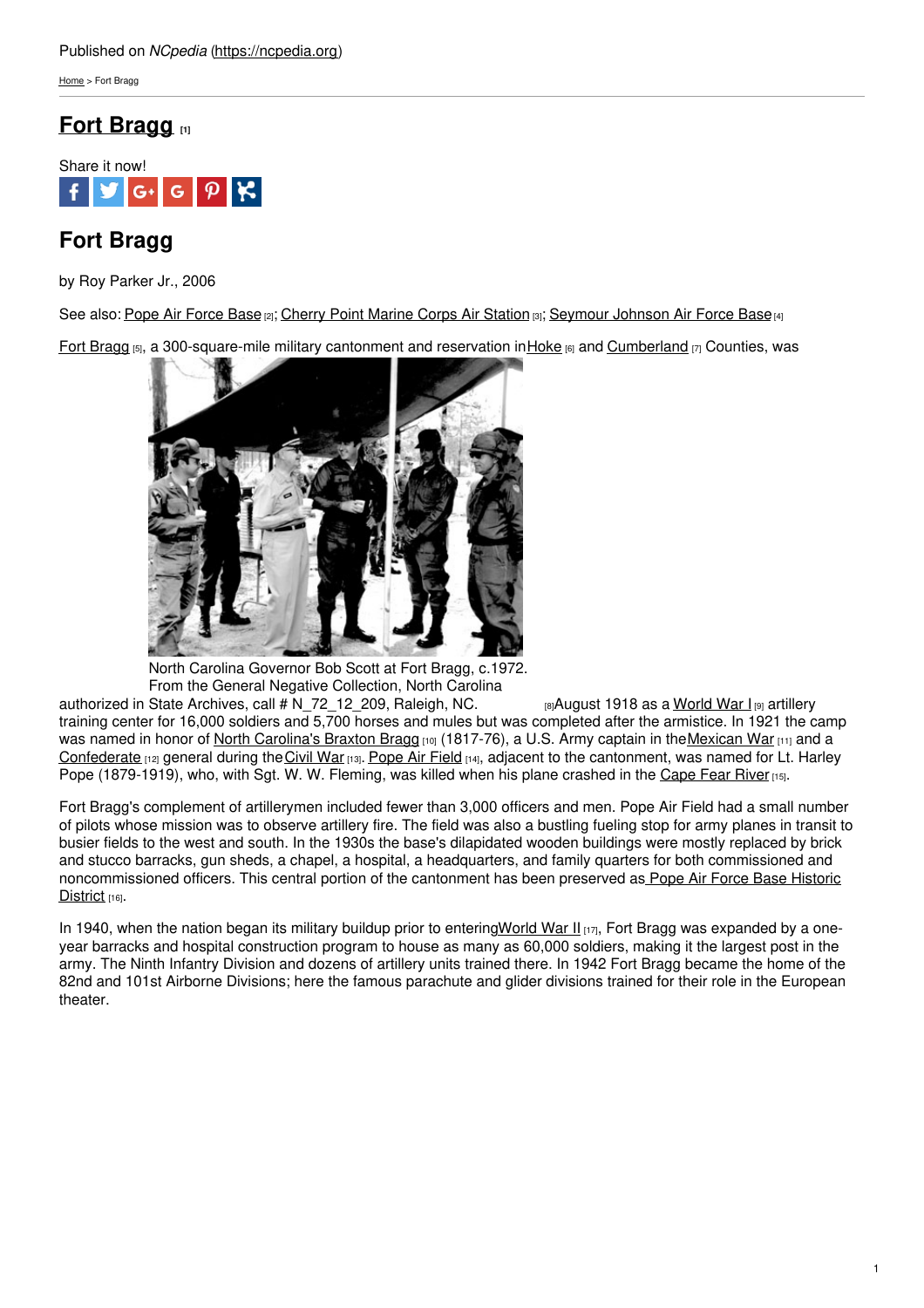

General Braxton Bragg, CSA. From the Barden Collection, North Carolina State Archives, call # N\_53\_15\_492, Raleigh,

[NC.](https://www.flickr.com/photos/north-carolina-state-archives/4289914419/) **Install and Airborne had been organized on 25 Aug. 1917 at Camp Gordon, Ga., as the 82nd Northern Angle 32nd** Infantry Division. Consisting of troops from all 48 states, the division acquired the nickname "All-Americans," which led to its "AA" shoulder patch. After fighting in three major campaigns over five months during [World](https://ncpedia.org/world-war-i) War I [9], the division was demobilized until 25 Mar. 1942. On 15 Aug. 1942 the 82nd Infantry was redesignated the 82nd Airborne, becoming the first airborne division in the U.S. Army. It participated in campaigns in Italy and Normandy and, for its performance in the occupation of Berlin, gained the further title (from a statement by Gen. George Patton) of "America's Guard of Honor." After the war the 82nd was permanently assigned to Fort Bragg; it was the first division to integrate black soldiers into a white unit when, in 1946, the 555th Parachute Infantry Battalion, the only black paratrooper outfit in the army, was disbanded and became part of the division. The 82nd became a regular army division on 15 Nov. 1948.

Fort Bragg's population shrank to fewer than 20,000 until the Korean War [19], when it increased to over 40,000. In the 1950s the post was the birthplace and home of the [Special](http://www.goarmy.com/special-forces.html) Forces [20] (Green Berets). Soldiers from the base took part in missions to Vietnam (1957-75), the Dominican Republic (1965-66), Grenada (1983), Panama (1989), the [Persian](https://ncpedia.org/persian-gulf-war) Gulf [21] (1990-91), Haiti (1995), Afghanistan (2002), and Iraq (2003). By the early 2000s Fort Bragg was one of the largest military bases in the world, housing more than 45,000 soldiers and [employing](https://82ndairbornedivisionmuseum.com/) 8,000 civilians on 160,789 acres. The Eightysecond Airborne Division [22], Eighteenth Airborne Corps, and Seventh Special Forces Group deployed from the post.

Virtually the entire array of U.S. Army activities, other than the training of large armored forces, is displayed at Fort Bragg. Small post museums depict the history of airborne forces and Special Forces, now known as Special [Operations](http://www.soc.mil/) [23]. In recent years the army, in cooperation with the Nature [Conservancy](http://www.nature.org/)  $[24]$ , has been involved in extensive protection and preservation of plant and animal habitats at the base.

## **References:**

Ruth M. Little, *Fort Bragg Main Post National Register Nomination* (1995-96).

Roy Parker Jr., *Cumberland County: A Brief History* (1990).

### **Additional Resources:**

Fort Bragg: <http://www.bragg.army.mil/Pages/Default.aspx> [5]

Bragg Home, NC Historical Marker E-38: [https://www.ncdcr.gov/about/history/division-historical-resources/nc-highway](https://www.ncdcr.gov/about/history/division-historical-resources/nc-highway-historical-marker-program/Markers.aspx?sp=search&k=Markers&sv=E-38)historical-marker-program/Markers.aspx?sp=search&k=Markers&sv=E-38 [25]

North Carolina Governor Bob Scott at Fort Bragg, c.1972. From the General Negative Collection, North Carolina State Archives, call # N\_72\_12\_209, Raleigh, NC.

### **Image Credit:**

North Carolina Governor Bob Scott at Fort Bragg, c.1972. From the General Negative Collection, North Carolina State Archives, call # N\_72\_12\_209, Raleigh, NC. Available from [https://www.flickr.com/photos/north-carolina-state](https://www.flickr.com/photos/north-carolina-state-archives/3220041399/)archives/3220041399/ [8] (accessed August 30, 2012).

General Braxton Bragg, CSA. From the Barden Collection, North Carolina State Archives, call # N\_53\_15\_492, Raleigh, NC. Available from <https://www.flickr.com/photos/north-carolina-state-archives/4289914419/> [18] (accessed August 30, 2012).